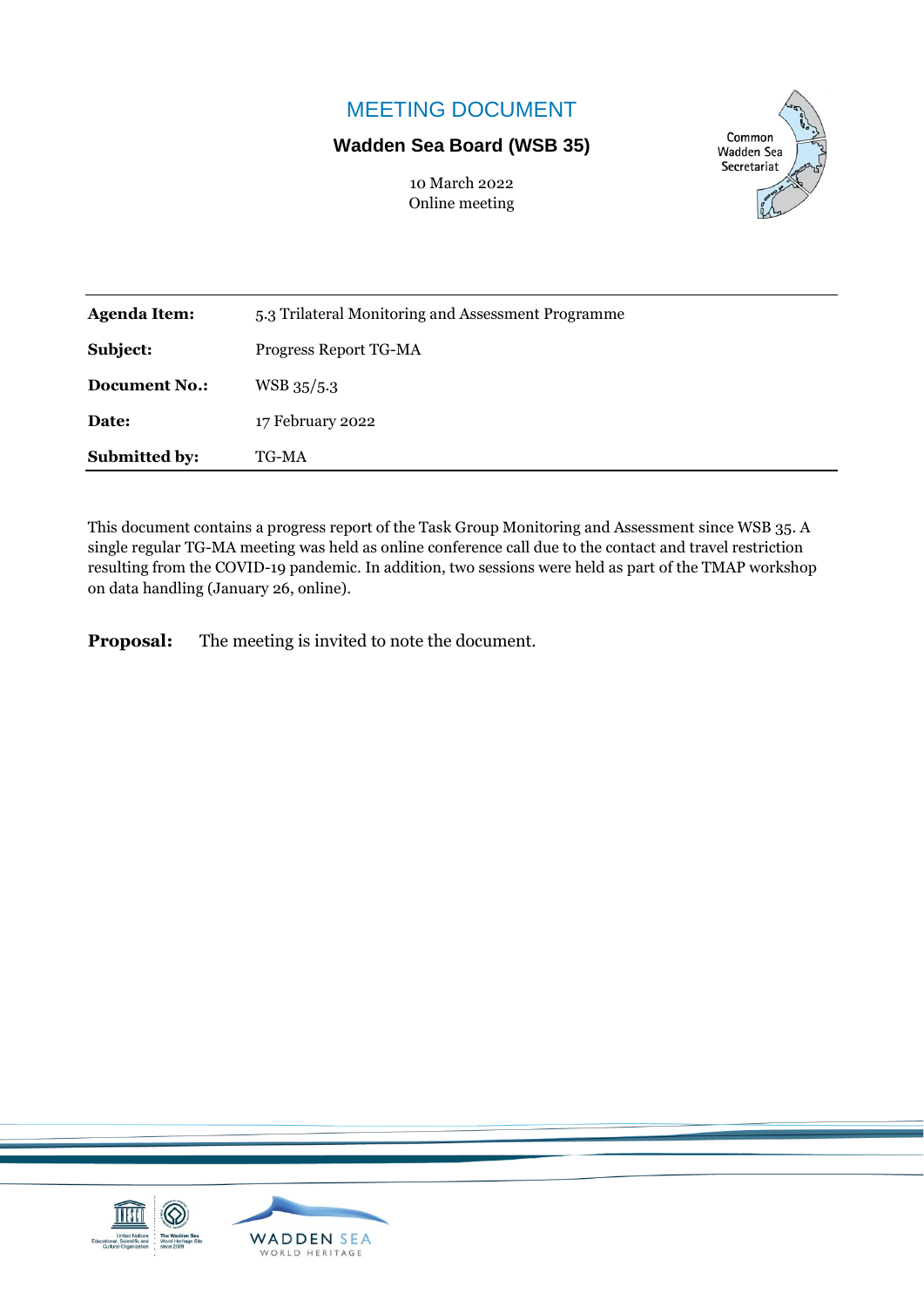# Task Group Monitoring and Assessment (TG-MA) progress report to WSB 35

Since WSB-34 the TG-MA has progressed on the following specific items:

## **1. Trilateral Monitoring and Assessment Programme (TMAP) and trilateral data handling**

#### **1.1 TMAP**

The TG-MA envisaged a series of workshops in 2021/22 with the aim to fill the revealed deficiencies in TMAP but also to explore the integration of new parameters from emerging issues (e.g. climate change, new pollutants, alien species). The workshops would be planned in cooperation with relevant trilateral groups (if applicable) but partly also with external experts. To allow for physical meetings, deemed necessary and conducive in order to produce adequate results, and under consideration of the COVID-19 situation, the events should have been shifted to autumn 2021 or early 2022.

The following conceptual TMAP workshops were originally planned during 2021 to further modernize and develop the programme:

- Subtidal Habitats: scheduled for 1-2 November 2021 in Büsum, Germany. This event needed to be postponed due to insufficient preparation of participants. The organizers were trying to find a date in 2022. TG-MA members were asked to further discuss the event with the nominees from each region to guarantee participation.
- Beaches and Dunes / Salt Marshes: The Expert Group confirmed to include the exercises into their regular meeting schedule and to split these activities into a review of the current TMAP status last autumn and another session on new/adjusted parameters in spring 2022. Information from the regions was pending. Members of EG-Salt Marshes and Dunes noted a general lack of expertise regarding dunes in the group.
- Geomorphology and Hydrology: Although initially planned as a separate workshop, these items were now allocated as sub-topics within an event on climate change foreseen early in 2022. Such workshop was discussed between the chair, Mr Adi Kellermann, the chair of EG-C, Mr Robert Zijlstra, and CWSS with a first concept note in preparation at that time.

Comprehensive proposals on fish and alien species monitoring were under preparation and a similar approach on climate parameters would be expected from the workshop described above. TG-MA would further discuss on how to proceed with additional potential TMAP parameter groups while limiting the workshops to a feasible number.

**Proposal:** WSB is invited to note the information.

#### **1.2 Trilateral Data Handling**

The data delivery, storage and presentation processes would need to undergo further exploration and existing deficiencies needed to be defined more precisely. To further discuss this process, a trilateral workshop on data handling, which was originally planned to be held in Copenhagen during the first week of October, had to be held online on 26 January 2022. Members of TG-MA and EG-Data were involved as well as selected external experts from organizations dealing with relevant, comparable data processes. Regional data experts (mostly members of EG-Data) described the general data situation in the regions with specific focus on TMAP. The expertise of external data repository, storage, handling and exchange facilities with data requirements and data diversity, comparable with those of the trilateral cooperation, was considered as very useful to further explore solutions on data handling, storage, and presentation. The goal of the event was to assess and potentially update the set-ups described in the data handling strategy towards realistic implementation scenarios. At the workshop there was unanimity that the current status quo was not considered as an option/scenario for a future TMAP as there would be too many resources involved with low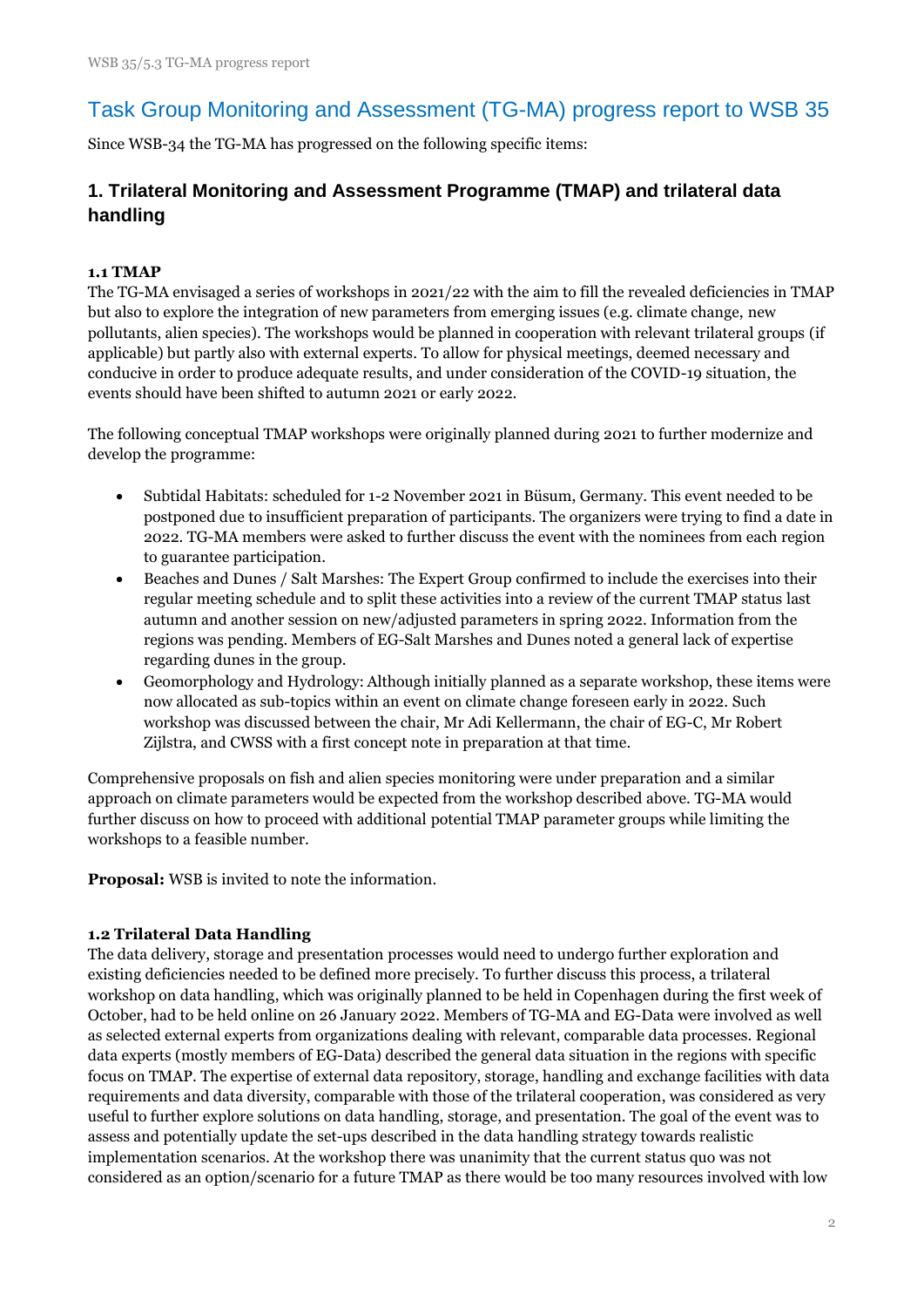efficiency and redundancy; data quality and consistence cannot be safeguarded on the mid- to long-term. On basis of the findings of the data workshop, the developed scenarios would now be further elaborated by TG-MA and EG-Data in order to be able to submit a proposal to WSB36 in April. The detailed workshop report is attached as ANNEX I.

**Proposal:** WSB is invited to note the information.

# **2. Quality Status Report (QSR)**

### **2.1 QSR Thematic Reports**

The QSR Thematic Reports selected for updating were all in progress and partly finalized (overview as ANNEX I). Final drafts were originally expected by 15 October 2021, in time for a possible presentation of the findings during the 15th International Wadden Sea Symposium. Since the content of a vast majority were available at that time, the results could have been presented during the event.

Some final versions of thematic reports were pending as well as some reviews. The "Energy," "Fisheries," and "Ports and Shipping" reports (also SIMP key topics) were also requested by the TG-M for additional review, some of which was still pending. Due to the delays in the process, the CWSS was facing capacity problems regarding the transfer of the reports to the web page and was therefore exploring options for external contracts as support. The final publication was foreseen for March/April 2022.

**Proposal:** WSB is invited to note the information.

## **3. TMAP/QSR conference product**

With most of the QSR Thematic Reports being almost finalized, TG-MA and the QSR Editorial Board would discuss the conference brochure in more detail. The aim was to describe the future set-up of TMAP and to summarize the findings of the updated QSR reports. As the focus of TG-MA and CWSS was on the revitalization of the TMAP during the German presidency, the QSR section of the envisaged brochure was seen as an interim product with a proper QSR synthesis expected for the conference at the end of the next presidency.

**Proposal:** WSB is invited to note the information.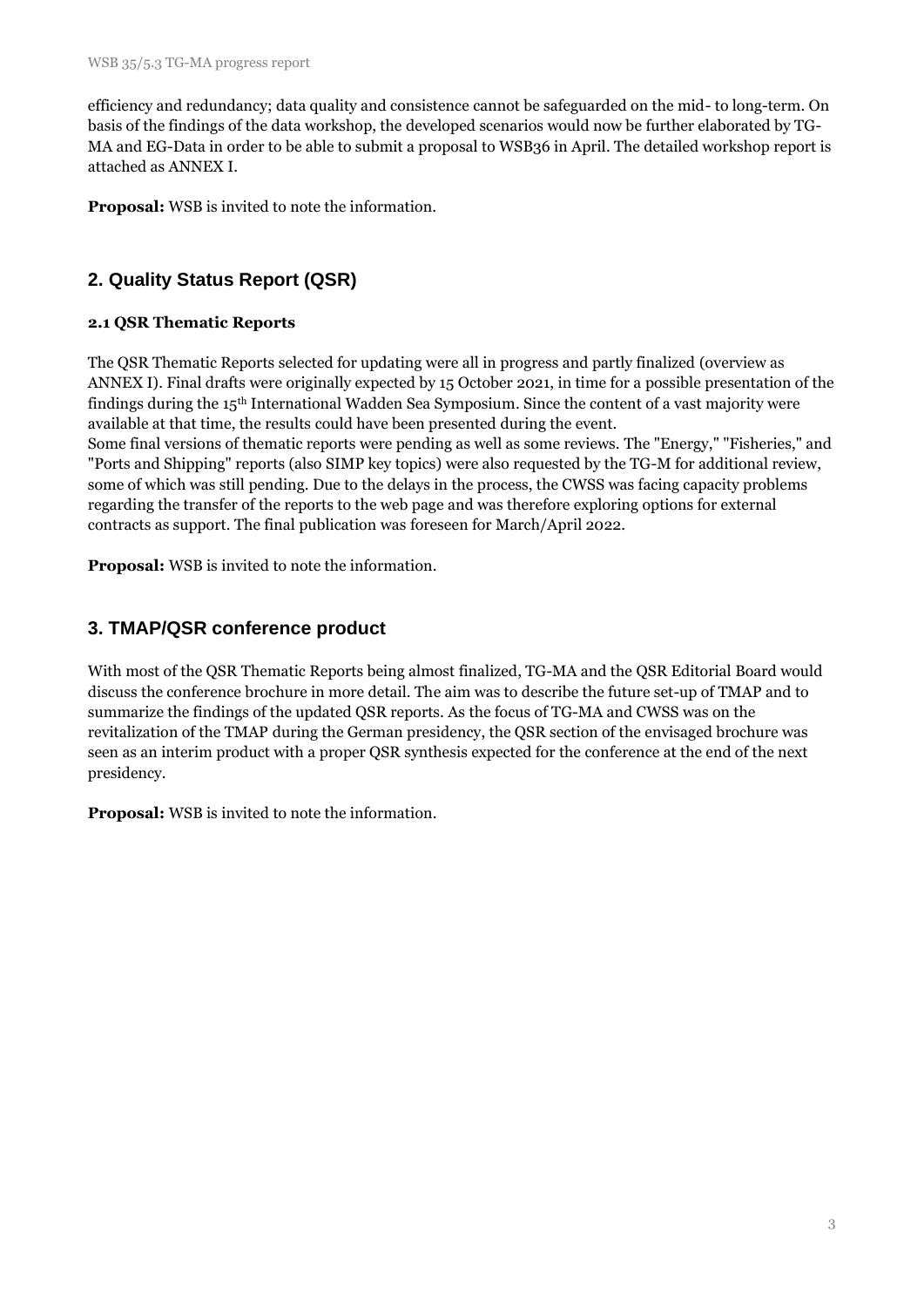### **ANNEX I**

## DRAFT WORKSHOP REPORT

#### **TMAP workshop**

# Trilateral Data Handling



- online -

#### **26 January 2022**

on behalf of the trilateral Task Group Monitoring and Assessment and the Expert Group Data

#### **Introduction**

Within the Trilateral Wadden Sea Cooperation, TMAP is a responsibility of the Task Group Monitoring & Assessment (TG-MA), installed during the German presidency. TG-MA organized this trilateral workshop on data handling with the aim to analyse and discuss the situation in the three countries and to find a way forward how to smoothen the process of data storage, formatting, availability and exchange. The outcomes of the workshop would be presented to the 36th meeting of the Wadden Sea Board on 28 April 2022. Invited were the members of TG-MA, Expert Group Data and international data experts with relevant experience in similar processes. The event was facilitated by Mr Tim Schröder, independent scientific journalist.

To set the scene, Adi Kellermann, chair of the TG-MA, welcomed the participants and introduced the goals of the workshop.

- provide an overview of current regional data systems/structures relevant for TMAP;
- identify solutions for collating the data for trilateral purposes: QSR thematic reports, public access;
- produce a set of scenarios for the future data handling;
- provide an assessment of these scenarios in supply of an informed decision by the WSB;
- increase the visibility of TMAP (e.g. by considering a suitable data portal).

The following criteria apply to the evaluation of the developed scenarios in terms of their suitability:

- $\checkmark$  policy compliance at regional/national level,
- $\checkmark$  economical settings,
- $\checkmark$  sustainability durability on the long-term perspective,
- $\checkmark$  outreach multi-purpose use of data for experts, public etc.

Sascha Klöpper, Common Wadden Sea Secretariat (CWSS), provided an overview on the history of TMAP, its recognition in the latest Governmental Declarations and its value within the Trilateral Wadden Sea Cooperation and for the Wadden Sea World Heritage. He also presented the TMAP set-up as agreed in the TMAP Strategy, signed by the Ministers at the Trilateral Governmental Conference (TGC) in Tønder, Denmark, in 2015 and emphasized the lack of the full implementation of the strategy since.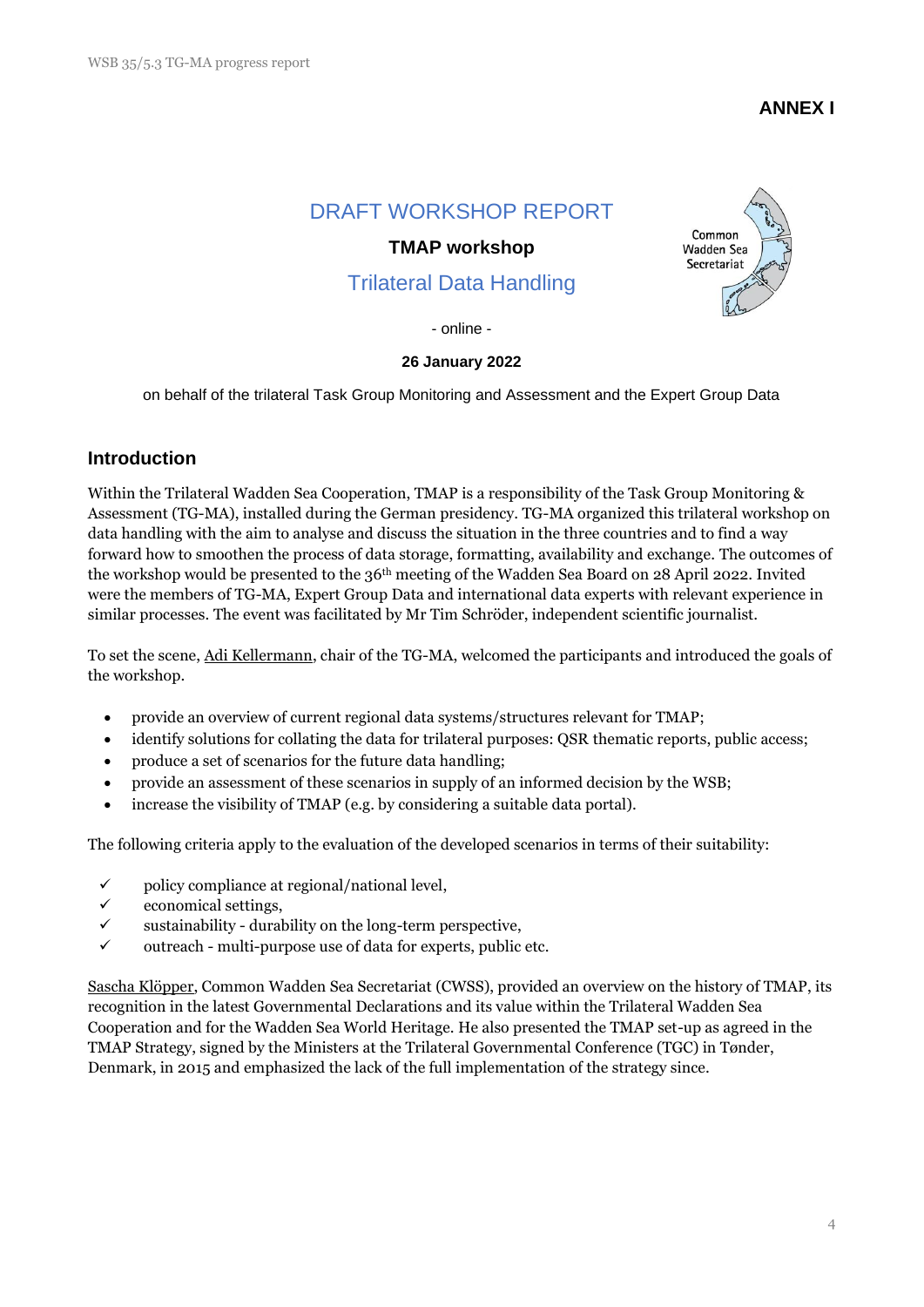### **Presentations**

The **regional representatives**, mainly also members of the EG-Data, provided overviews on the regional data handling arrangements with focus on TMAP, but also alternative data handling processes applied in the regions. The following questions were asked as guidance for the presentations:

How is the trilateral data handling organized in the regions? What is functioning well, where are the issues? What is the regional vision on trilateral data handling?

Common ground was that the regional monitoring and data provision served the different standards of WFD, OSPAR, MSFD and/or ICES.

Pim van Avesaath (NL): The Dutch marine data language was in transition (the Rijkswaterstaat Authority in charge for the Wadden Sea), which was a chance for innovative initiatives and technical solutions to be developed and to find a common solution also with the trilateral partners: "let the data flow again". For the future, the added value of specific TWSC data reporting needs was to be demonstrated, EU data policies needed to be adhered to; a common language needed to be chosen while use should be made of existing structures; the workload for data managers needed to be minimized by: one big "data call". Projects for data exchange should be developed budgets to be allocated to the costs of achieving interoperability (predictability).

#### Michael Reetz (Lower Saxony)

In an oral presentation, <u>Mr. Reetz</u> strongly recommended to stick to the agreed and established system. He noted that in the future the data handling would be transferred into a web service (with excel download option). The date delivery in LS would continue as formerly agreed.

#### Gabi Müller (Schleswig-Holstein)

S-H was aiming to continue the data storage and provision as (and for several years now) performed at that time. Agreement would be needed upon trilateral data models with harmonisation as the central exercise. This should result in harmonised data to be delivered to a TMAP data base. The goal would be to provide data via a GIS-based information system to guarantee wide access to multiple users (QSR authors, the general public, multiple stake holders etc.).

#### Morten Søby Frederiksen and Nils Høgsted (Denmark)

Mr Frederiksen informed on the regional data handling in Denmark with strong reference to the national monitoring programme (NOVANA) and the quality control measures, applied in three steps and different data levels.

The presentation was complemented by <u>Mr Høgsted</u> who informed on the Danish Environmental Portal. Based on the Danish data strategies, he recommended for a sound future TMAP to collect data in national databases by, to the extent possible, using the same or comparable definitions and methodology. The data sets should then be transferred into common data lake where further aggregation and also analysis should be conducted. As a result, these combined new (TMAP) data sets would be made available for a wide audience.

The **international experts** were invited to gain inside in work streams similar to TMAP from their daily business to fuel the discussions and to provide alternative options for the currently stuck trilateral data provision.

#### Uwe Lange - Brockmann Consult (BC)

Reference was made to the involvement of BC in former TMAP approaches and outline options for a future information system. In order to avoid long-term maintenance, such information system should be independent of any changes within decentral database systems. Therefore, names of web services, tables, layers, columns, which were provided by the four TMAP DMSs, shall be defined and fixed in advance. As a start, Mr. Lange recommended the implementation of a simple "download and mapping only" solution for at first a single parameter for e.g. illustration, practicability & proof of concept, analysis and estimation of effort, establishing local contact points ("data team" -> EG-Data).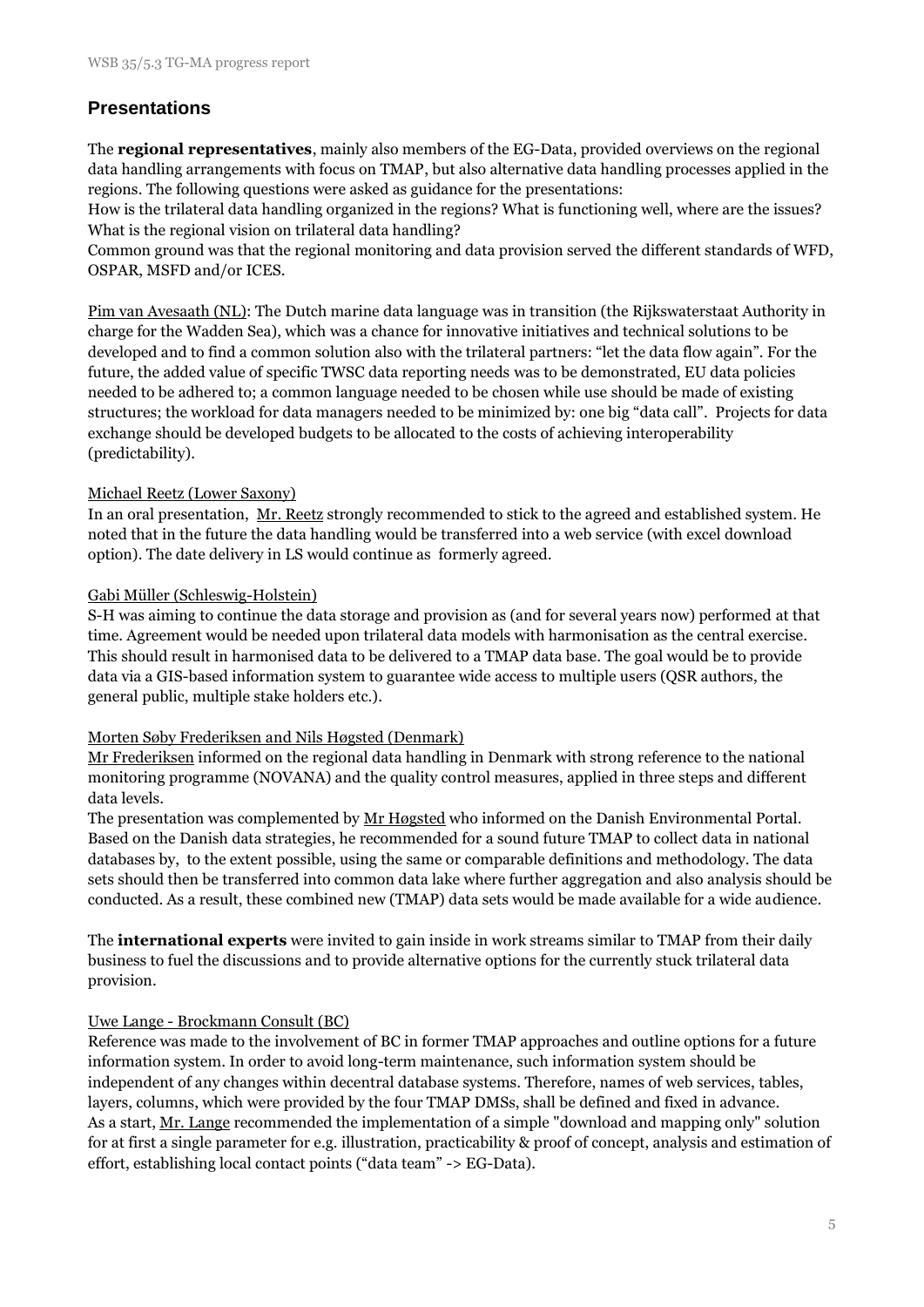#### Friedhelm Hosenfeld - DigSyLand

He informed on the role of DigSyLand in the data processes in S-H based with several practical examples: the functionality of a data warehouse, the WFD assessment via a waterbody and Nutrient Information System (working with templates) and the use of predefined data import forms with specific data transmission checks based on strict quality rules. His examples showed that either a detailed predefinition of requested data or a specific harmonization process would be needed to obtain comparable data.

#### Frank Oliver Glöckner - PANGAEA

He informed on the background, history and functionality of the PANGAEA data storage and publishing services. The services were based on the F(indable) A(ccessible) I(nteroperable) R(eusable) principles. He presented the multistage data review and acceptance process within PANGAEA and the accessibility of the system for individual scientists, research institutions and projects.

#### Neil Holdsworth – ICES

He introduced ICES, its mission, the underlying data management accreditation, and the involved European organizations/bodies. With transparency being the ultimate default, he presented data access and presentations options from the ICES network.

#### **Breakout session I**

The international experts kindly agreed to be part of a rather casual Questions & Answers session in four breakout rooms with the aim that workshop participants were able to address their specific interests in the information already presented during the workshop presentations.

#### **Breakout session II**

Following this breakout session, Mr Klöpper introduced the next exercise, also foreseen to be approached in two breakout groups. He presented two potential TMAP scenarios as conceptual boundaries for the discussion to come. One scenario reflected the current TMAP data system ("status quo") which was critically reviewed already by all involved parties. From the beginning, the aim was to find a compromise for the TMAP data processes, hence the discussion was steered in a way that the scenarios to be presented to the WSB in April 2022 would be located somewhere between these two scenarios.

Each breakout group was requested to assess a single boundary scenario by applying a quick "Strength, Weakness, Opportunity, and Threat (SWAT)" analysis. Based on this analysis, the discussion should lead to alternative ideas on all levels (regional data generation, local storage, provision incl. harmonization, presentation, and potential user groups).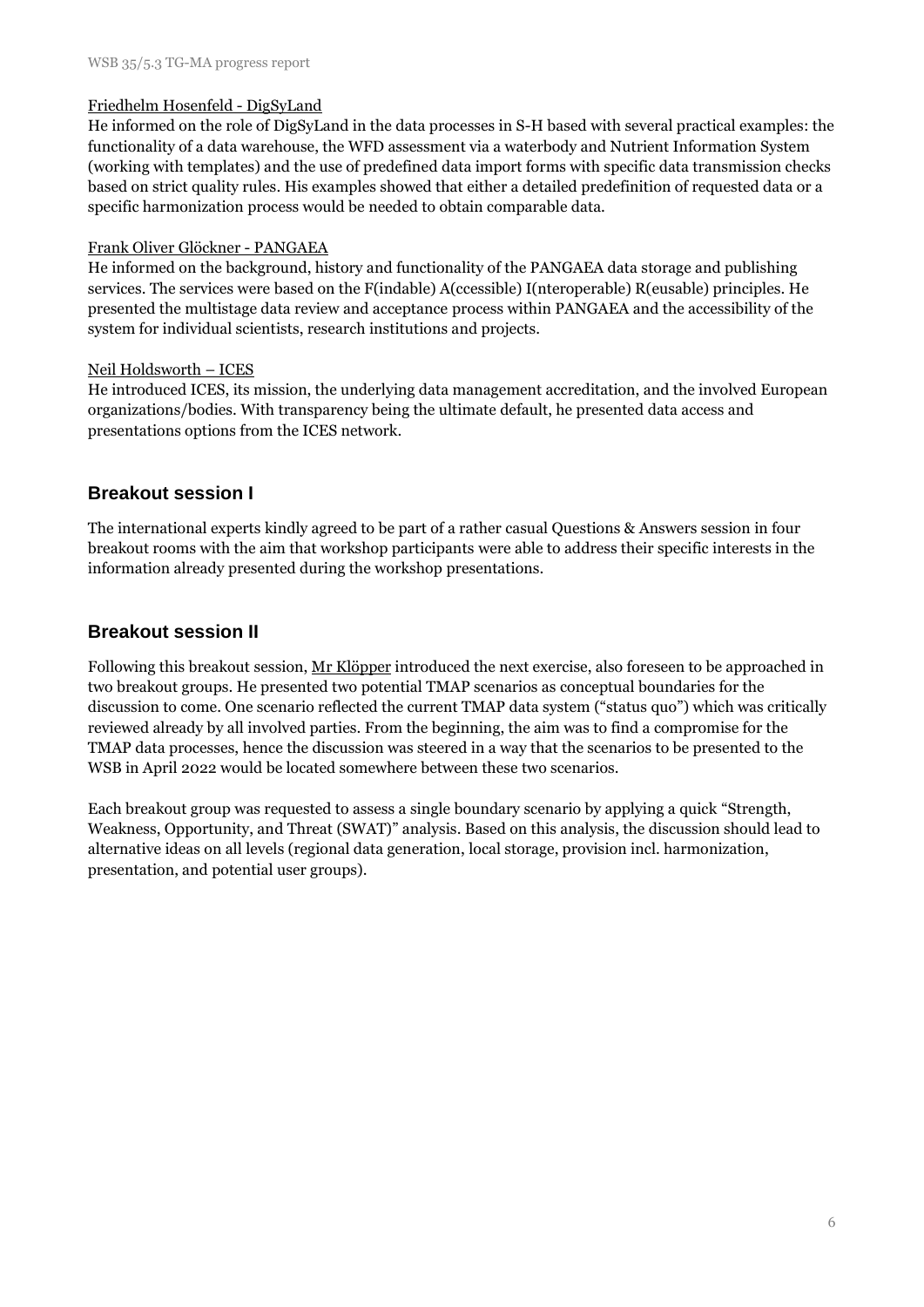

*Figure 1: SCENARIO I. "Status quo" TMAP scenario with largely improvised ad-hoc data provision for multiple users. This scenario resulted from the collapse trilateral data delivery and processing. CWSS is part of the system but instead of coordinating the process it is reduced to fixing issues and to invest an irrational amount of time in delivering data sets or to connecting stakeholders.*

#### *Table 1: SWAT analysis for scenario I*

| <b>Strength</b>              | <b>Weakness</b>                                                                               |  |  |
|------------------------------|-----------------------------------------------------------------------------------------------|--|--|
| - Low cost at database level | - Heterogenous data for the user                                                              |  |  |
|                              | - No control of data used, no quality check on<br>used data                                   |  |  |
|                              | - Harmonisation may differ between authors                                                    |  |  |
|                              | - No single-entry point (findability/visibility)                                              |  |  |
|                              | - Compiled datasets are lost                                                                  |  |  |
|                              | - Cost for harmonisation at data user side<br>(repeated demand of resources)                  |  |  |
|                              | - Risk of inconsistency in data used by experts                                               |  |  |
|                              | - Potential of data not exploited; information<br>not findable                                |  |  |
|                              | - No synergy in data handling                                                                 |  |  |
| <b>Opportunities</b>         | <b>Threats</b>                                                                                |  |  |
| - "Room for improvement"     | - Loosing QSR experts, since workload for data<br>handling is too high when drafting chapters |  |  |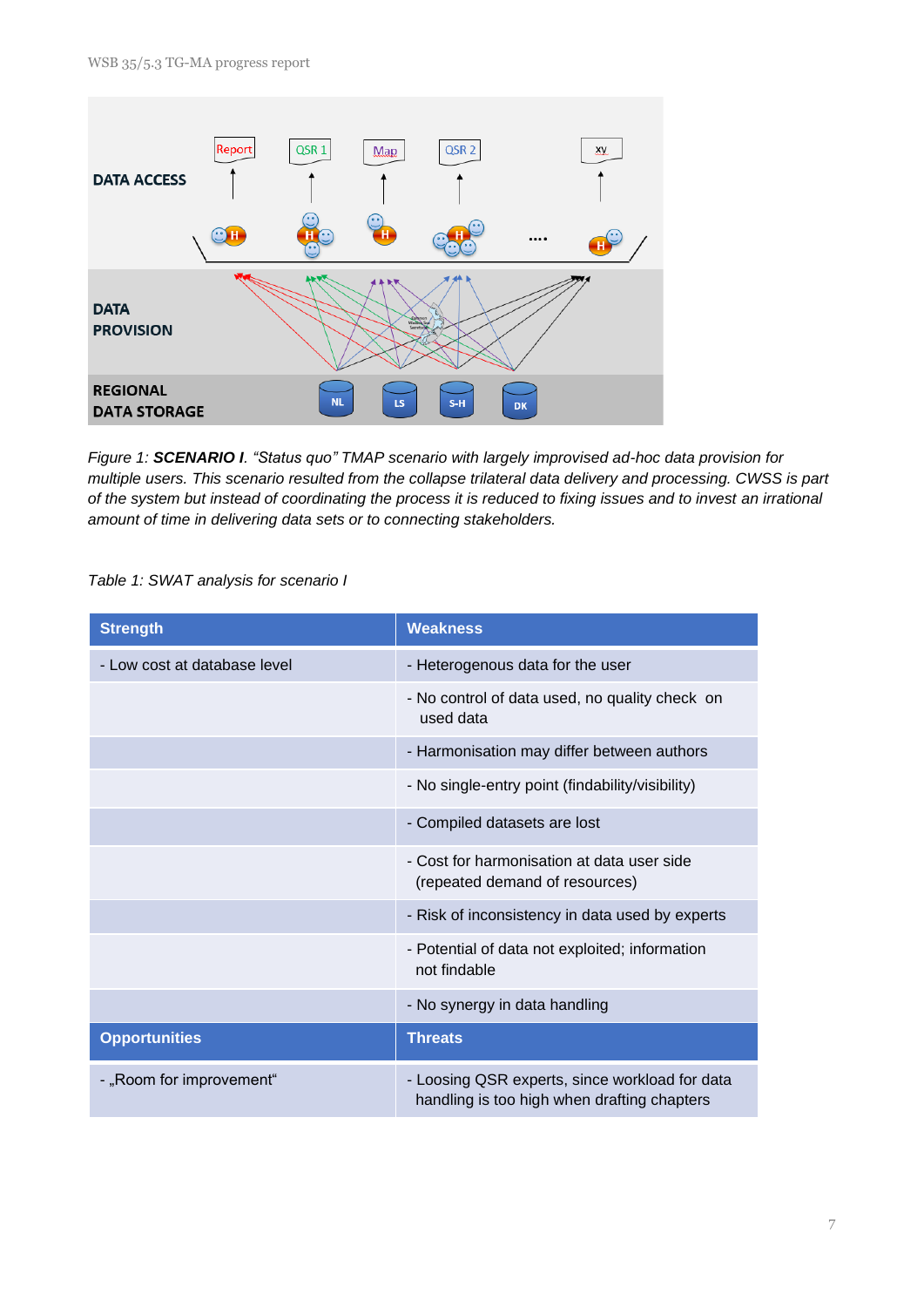The second scenario was presented as a rather favorable constellation with sophisticated data delivery, harmonization, storage, and presentation originally envisioned by the parties and described in the TMAP strategy.



*Figure 2: SCENARIO II. The second scenario was an approximation of the previously agreed upon TMAP set-up as part of the TMAP strategy. It was built upon fully harmonized data sets provided by the regions applying a common quality control with high standards. CWSS would coordinate the process and would be in control of the trilateral data sets.*

*Table 2: SWAT analysis for scenario II*

| <b>Strength</b>                                                                         | <b>Weakness</b>           |
|-----------------------------------------------------------------------------------------|---------------------------|
| - One stop shop, single entry point                                                     |                           |
| <b>Opportunities</b>                                                                    | <b>Threats</b>            |
| - The chance to reuse existing data<br>models as a starting point                       | - Could be very expensive |
| - Take old data models on board to find<br>out what is possible with new data<br>system | - Outdated systems        |
| - Closer data source                                                                    |                           |
| - Workload for harmonisation is<br>potentially low                                      |                           |
| - Best exploitation of expert knowledge in<br>data                                      |                           |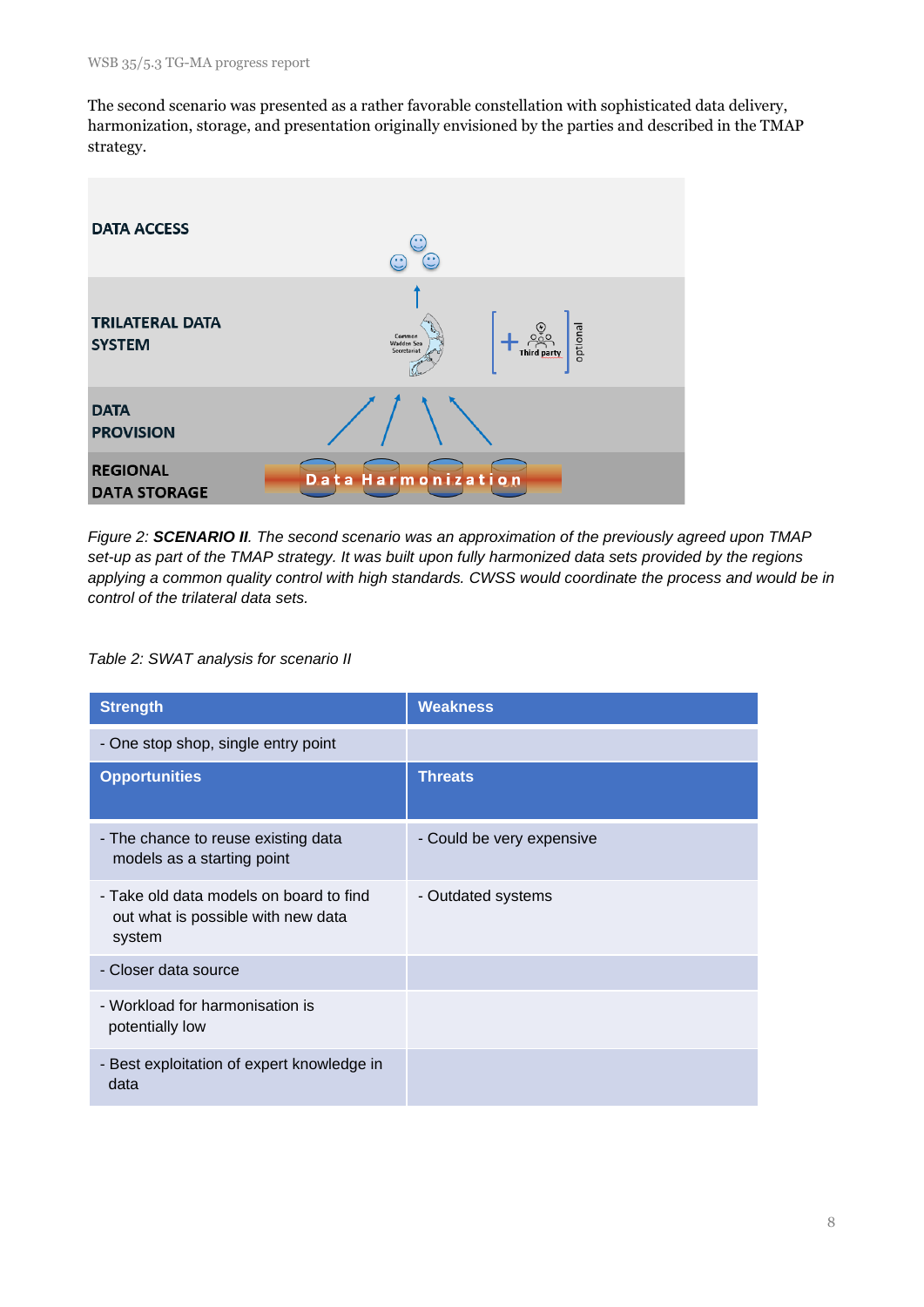## **Scenario Discussion**

There was unanimity that the current status quo was not considered as an option/scenario for a future TMAP as there would be too many resources involved with low efficiency and redundancy; data quality and consistence cannot be safeguarded on the mid to long term.

Based on the limitations of the data handling under the current conditions, discussion evolved on what would be necessary to appreciably improve the processes. In this respect, reference was made to the formerly agreed local data storage, with an integrated harmonization based on agreed standards, which would feed into a central data warehouse, although this system collapsed due to the insufficient data delivery from some regions. As an alternative, it was discussed if a central data storage would be necessary at all, or if a data lake approach could be applied with already available micro services (e.g. ICES micro-services app) as technical solutions, pending their suitability for the application to trilateral data handling. The interoperability of data, and achieving it via harmonization respectively, would need to be defined across the different levels and scales of data processing and access. For the QSR work, seamless data sets would be required, independent of any sources which could then be processed by the QSR-authors ad-hoc. To gain such data access, participants agreed to continue to work towards a data portal which would be fed from regional sources. Further decision should be made if any approach should be initiated "top-down" (more user orientated) or "bottom-up" (what has to be delivered anyway).

| <b>USER</b>                     | ۰.<br>۰.<br>$\mathbb{C}$<br>Approach from different users!?<br>o<br>ω                                                                                                                                |
|---------------------------------|------------------------------------------------------------------------------------------------------------------------------------------------------------------------------------------------------|
| <b>DATA</b><br>Portal           | Ŧ<br>Webapp data access via GIS, map tool<br>arm<br>Web application $-$ just query<br>etc.<br>o<br>Not necessary level?<br>Web application $-$ as a link<br>Ξ<br>-                                   |
| <b>DATA</b><br><b>Provision</b> | N<br>ω<br>Provide language in chosen<br>"Data lake" or data acquisition on flight?<br>æ<br>international semantic<br>-<br>-> best for data security / privacy<br>Ō<br>standards; micro services<br>5 |
| <b>REGIONAL</b><br>DATA         | LS<br><b>NL</b><br>$S-H$<br><b>DK</b>                                                                                                                                                                |

*Figure 3: Illustrated elements of the workshop discussion on features of different layers of a future TMAP setup.* 

### **Outcome and next steps**

Mr Kellermann summarized that the workshop produced enough common ground and understanding for the EG-Data to resume their work. A meeting of the group was envisaged for the near future to further develop and refine a set of scenarios to be drafted by TG-MA, which would already meet the next day for first wrap-up and to conclude on further steps.

Participants welcomed the workshop, but also critically pointed out that it had the character of a brainstorming session and that large parts of the work would still be ahead of them, so clear agreements would have to be made from the beginning. Particularly to the satisfaction of the organizers, all participants indicated some willingness to participate in the development and implementation of future TMAP data processes. The organizers thanked all participants, especially the international experts, for their fruitful contributions.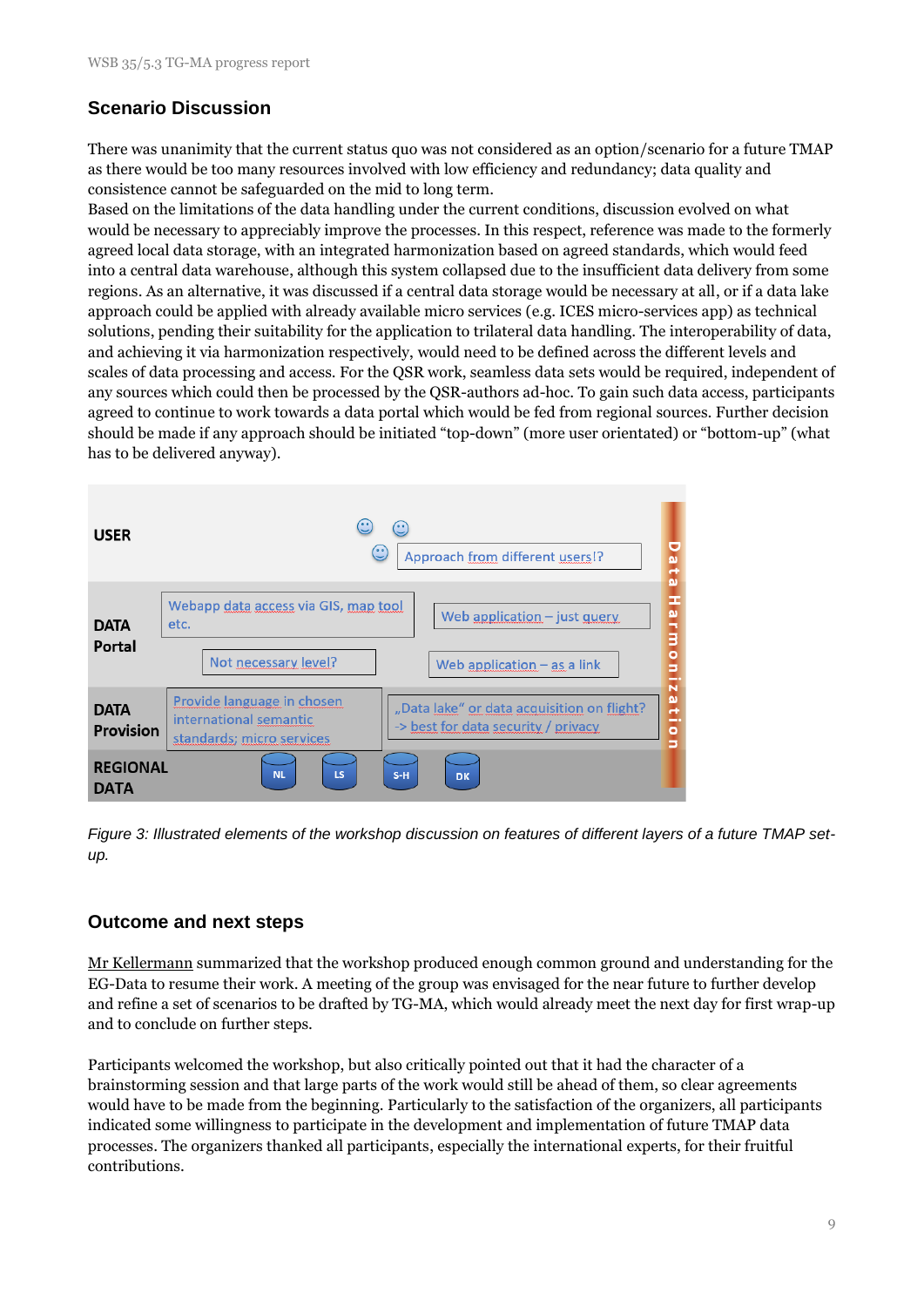## **TMAP workshop**



# Trilateral Data Handling

#### - online -

### **26 January 2022**

on behalf of the trilateral Task Group Monitoring and Assessment and the Expert Group Data

# Draft Programme

|         | <b>WELCOME ADDRESS AND SETTING THE SCENE</b>                                                                                                                              |
|---------|---------------------------------------------------------------------------------------------------------------------------------------------------------------------------|
| >09:00  | Adi Kellermann, Chair of the Task Group Monitoring and Assessment                                                                                                         |
|         | <b>INTRODUCTION OF PARTICIPANTS</b>                                                                                                                                       |
| >09:10  | Participants are requested to introduce themselves and to express their expectations/interests                                                                            |
|         | on/in the workshop                                                                                                                                                        |
|         | GOAL OF THE WORKSHOP AND OVERVIEW ON TMAP (STRATEGY) AND QSR                                                                                                              |
| >09:30  | Summary of goals and expectations on the workshop and overview on TMAP and current                                                                                        |
|         | activities - Adi Kellermann and Sascha Klöpper, Common Wadden Sea Secretariat<br><b>REGIONAL DATA HANDLING</b>                                                            |
|         |                                                                                                                                                                           |
|         | How is the trilateral data handling organized in the regions? What is functioning well, where<br>are the issues? What is the regional vision on trilateral data handling? |
| >10:00  | Presentation by regional EG-Data members:                                                                                                                                 |
|         | Netherlands - Pim van Avesaath / Lower Saxony - Michael Reetz /                                                                                                           |
|         | Schleswig-Holstein - Gabi Müller / Denmark - Morten Søby Frederiksen and Nils Høgsted                                                                                     |
| >11:30  | <b>Break</b>                                                                                                                                                              |
|         | <b>FLASH PRESENTATIONS BY EXTERNAL EXPERTS ON THEIR DATA SYSTEMS</b>                                                                                                      |
|         | The external experts are asked to provide brief outlines of their systems with reference to data                                                                          |
| >11:40  | handling and exchange activities and processes they are involved in or could provide as well as                                                                           |
|         | a first reflection on the presented regional visions.                                                                                                                     |
|         | Uwe Lange - Brockmann Consult / Friedel Hosenfeld - DigSyLand /                                                                                                           |
|         | Frank Oliver Glöckner - PANGAEA / Neil Holdsworth - ICES                                                                                                                  |
| >13:00  | <b>Lunch Break</b>                                                                                                                                                        |
| >14:00  | <b>BREAKOUT SESSION WITH THE EXTERNAL EXPERTS</b>                                                                                                                         |
|         | <b>TOWARDS A FUNCTIONAL TMAP - PART I</b>                                                                                                                                 |
| >14:30  | Participants are requested to discuss options for implementing the agreed TMAP strategy or to                                                                             |
|         | come forward with effective alternatives. What is needed, how will it improve the trilateral                                                                              |
|         | data handling and what are the challenges?                                                                                                                                |
| >15:30  | <b>Break</b>                                                                                                                                                              |
|         | <b>TOWARDS A FUNCTIONAL TMAP - PART II</b>                                                                                                                                |
| > 15:40 | Participants are requested to come forward with recommendations for a functional TMAP to                                                                                  |
|         | the Wadden Sea Board                                                                                                                                                      |
| >16:50  | <b>SUMMARY AND OUTLINE</b>                                                                                                                                                |
| >17:00  | <b>CLOSING</b>                                                                                                                                                            |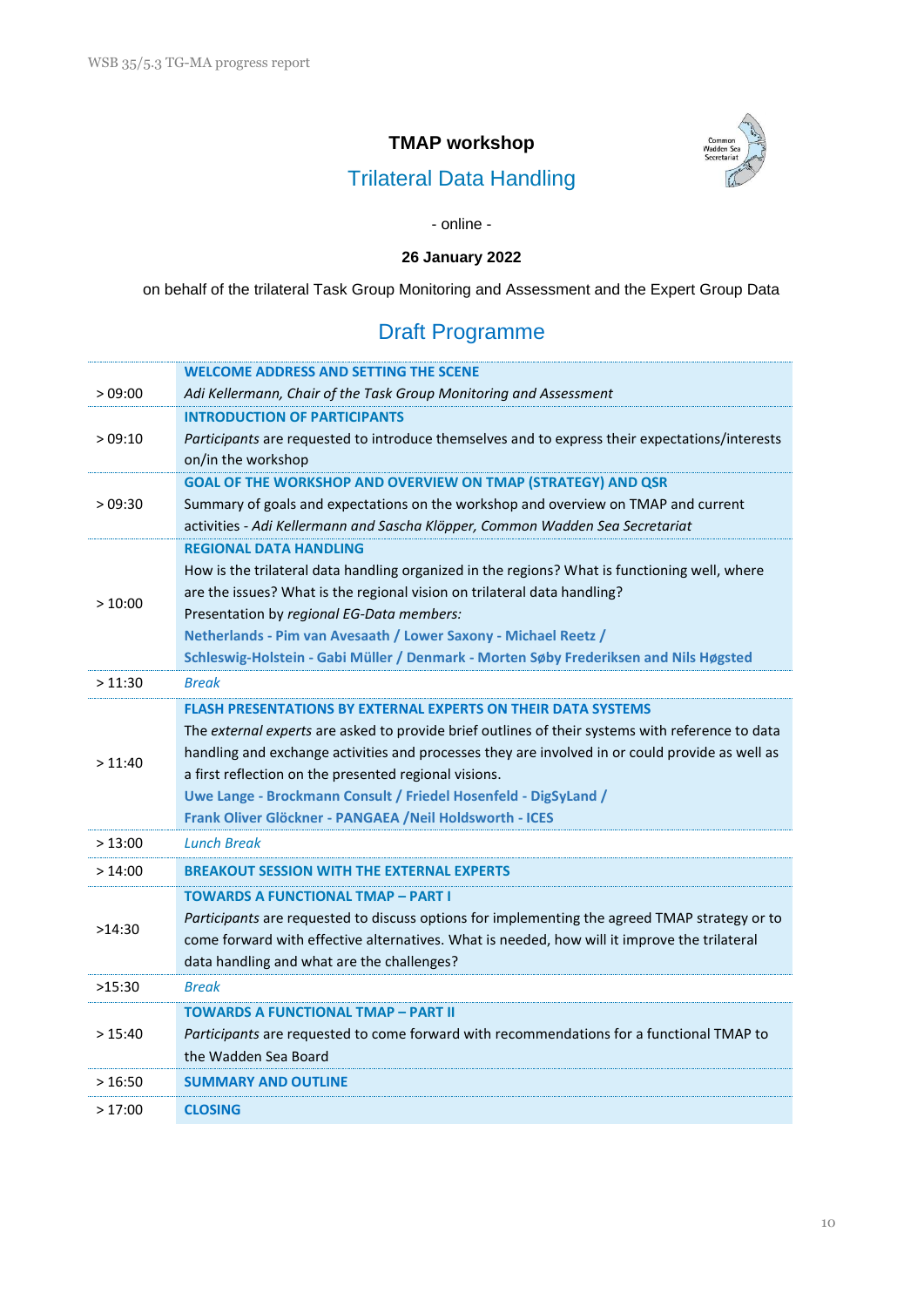# List of Participants

| Participant                                 | Role             | Organization                                                               |  |  |
|---------------------------------------------|------------------|----------------------------------------------------------------------------|--|--|
| <b>Carsten Brockmann</b>                    | Int. expert      | <b>Brockmann Consult</b>                                                   |  |  |
| Julia Busch                                 | <b>CWSS</b>      | Common Wadden Sea Secretariat                                              |  |  |
| Kai Eskildsen                               | TG-MA            | National Park Authority Schleswig-Holstein                                 |  |  |
| Frank Oliver Glöckner                       | Int. expert      | PANGAEA                                                                    |  |  |
| <b>Eugen Faber</b>                          | Int. expert      | <b>Brockmann Consult</b>                                                   |  |  |
| Morten Søby Frederiksen/<br>TG-MA / EG-Data |                  | Danish Environmental Protection Agency                                     |  |  |
| <b>Neil Holdsworth</b>                      | Int. expert      | ICES (also for HELCOM/OSPAR)                                               |  |  |
| Nils Høgsted                                | Int. expert / DK | Danmarks Miljøportal, DMP                                                  |  |  |
| <b>Friedel Hosenfeld</b>                    | Int. expert      | digsyland                                                                  |  |  |
| Karst Jaarsma                               | TG-MA            | Ministry of Agriculture, Nature and Food Quality                           |  |  |
| Henrik G. Pind Jørgensen<br>TG--MA          |                  | Ministry of Environment and Food<br><b>Environmental Protection Agency</b> |  |  |
| Adi Kellermann<br>TG-MA (chair) / Organizer |                  | <b>Kellermann Consultants</b><br>Friedrichstadt, DE                        |  |  |
| Sascha Klöpper                              | CWSS / Organizer | Common Wadden Sea Secretariat                                              |  |  |
| <b>Uwe Lange</b>                            | Int. expert      | <b>Brockmann Consult</b>                                                   |  |  |
| Gabriele Müller                             | EG-Data          | National Park Authority Schleswig-Holstein                                 |  |  |
| <b>Michael Reetz</b>                        | EG-Data          | National Park Authority Lower Saxony                                       |  |  |
| <b>Gregor Scheiffarth</b>                   | TG-MA            | National Park Authority Lower Saxony                                       |  |  |
| Pim van Avesaath                            | EG-Data          | Marine Information and Data Centre, Rijkswaterstaat                        |  |  |
| Irene van der Stap                          | TG-MA            | Ministry of Infrastructure and Water Management                            |  |  |
| <b>Gerrit Vossebelt</b><br>TG-MA            |                  | Ministry of Infrastructure and Water Management                            |  |  |